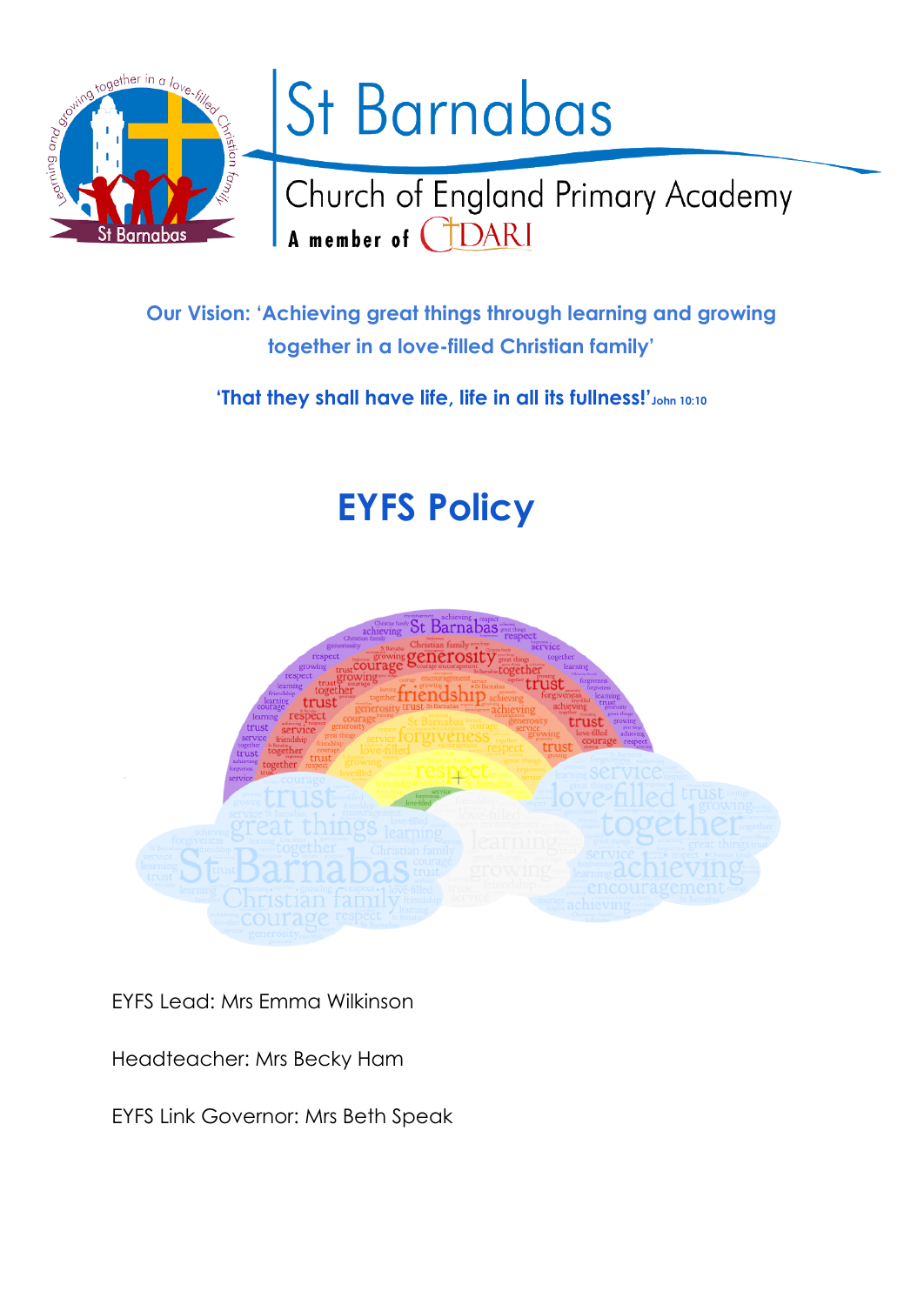# **EARLY YEARS FOUNDATION STAGE POLICY**

# **THE EARLY YEARS FOUNDATION STAGE**

The term *Early Years Foundation Stage* refers to children from birth to the end of the reception year.

The EYFS is based upon four principles:

• A unique child – developing resilient, capable, confident and self-assured individuals.

• Positive relationships – supporting the children in becoming strong and independent.

• Enabling environments – where opportunities and experiences respond to the individual needs of the child by developing a strong partnership between practitioners, parents/carers and the child.

• Learning and developing – An acknowledgement that children learn in different ways and at different rates.

# **STARTING RECEPTION**

Children begin the Reception class in the September of the school year in which they will be 5 years old. Please see our admissions policy for entry requirements.

We carry out a very thorough induction process which includes parent meetings, nursery visits and visits into the reception class. All children have a phased induction where they come into school for half days during the first week, leading to full time from week 2. Any child who has not settled will have special arrangements to ensure they transition and settle into school.

# **UNIQUE CHILD**

**'Every child is a unique child who is constantly learning and can be resilient, capable, confident and self-assured.'**

'Statutory Framework for the EYFS'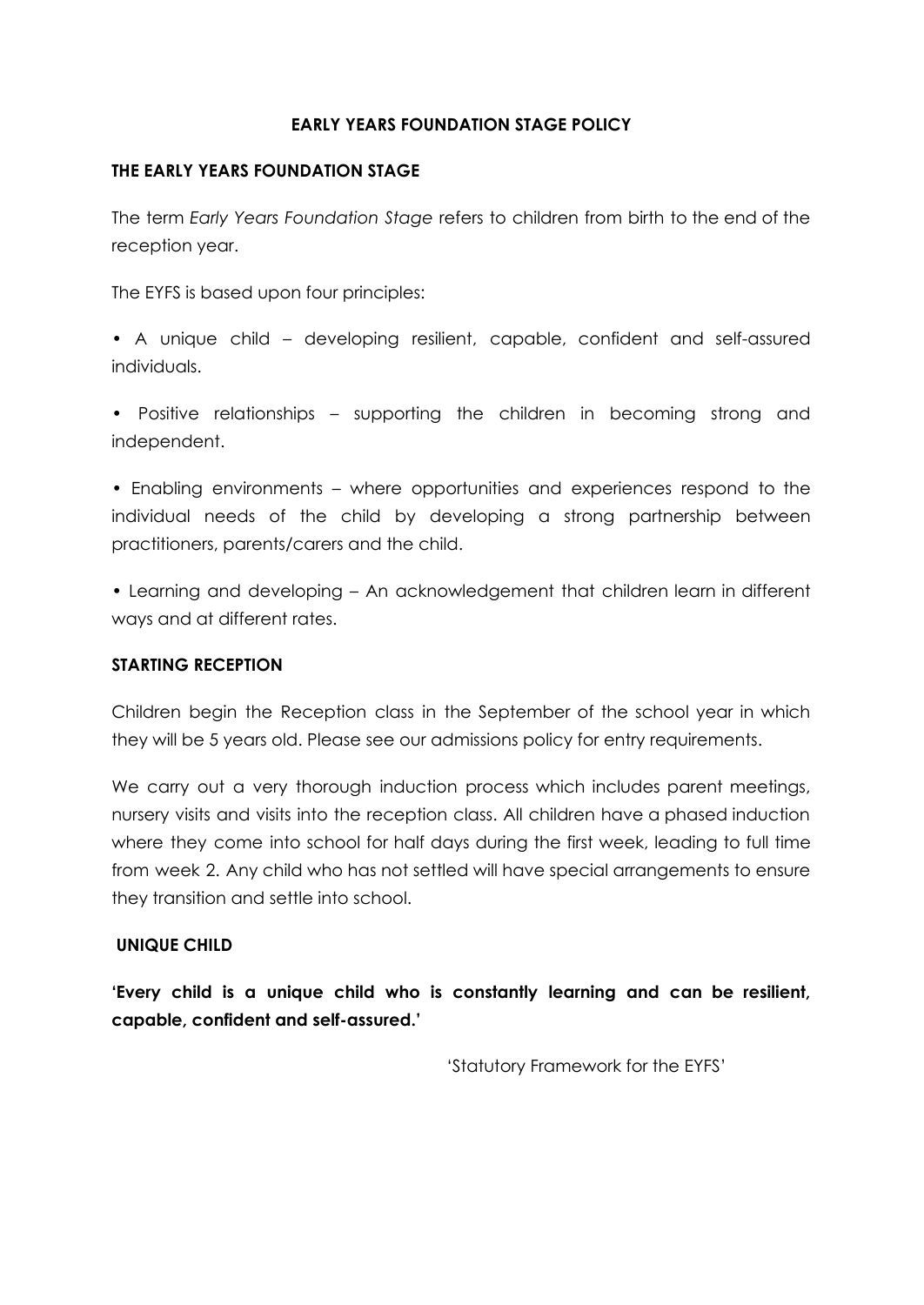At St Barnabas, we believe all children are special. We give all of the children the opportunity to achieve their best by using a wide range of teaching strategies, planning activities that cater for individual's needs. We aim to:

o provide opportunities for children to enjoy learning, develop confidence and self-esteem, and build good relationships with others

o to support, foster and develop children's personal, social, health and emotional well-being

o ensure that the children learn: by watching others, talking, asking questions, listening, exploring, investigating and problem solving

o to respect and value the cultural and linguistic backgrounds of others

o to enable children to express preferences, communicate needs, make choices, make decisions and choose options that other people act on and respect

o to promote the moral, spiritual, cultural, intellectual and physical development of children

o to provide for learning using first hand experiences and a multi-sensory approach

o to develop positive attitudes and dispositions for learning.

# **SPECIAL EDUCATIONAL NEEDS**

Governors and staff acknowledge that wherever possible, children with Special Educational Needs are given the opportunity to attend St Barnabas if their parents so wish. All children are entitled to equality of access to the full range of educational experiences available.

The school aims to identify as early as possible those children who have Special Educational Needs and act promptly to assess the child's needs and support them in the best way. These needs or concerns may be about developmental delays, learning difficulties, physical disabilities, emotional or behavioural problems, social or family circumstances that may be affecting achievement. Teachers and staff working in partnership with the SENCO will gather information and contact relevant agencies. Parents will be involved in all aspects of assessing, registering, planning the learning programmes and reviewing the child's progress.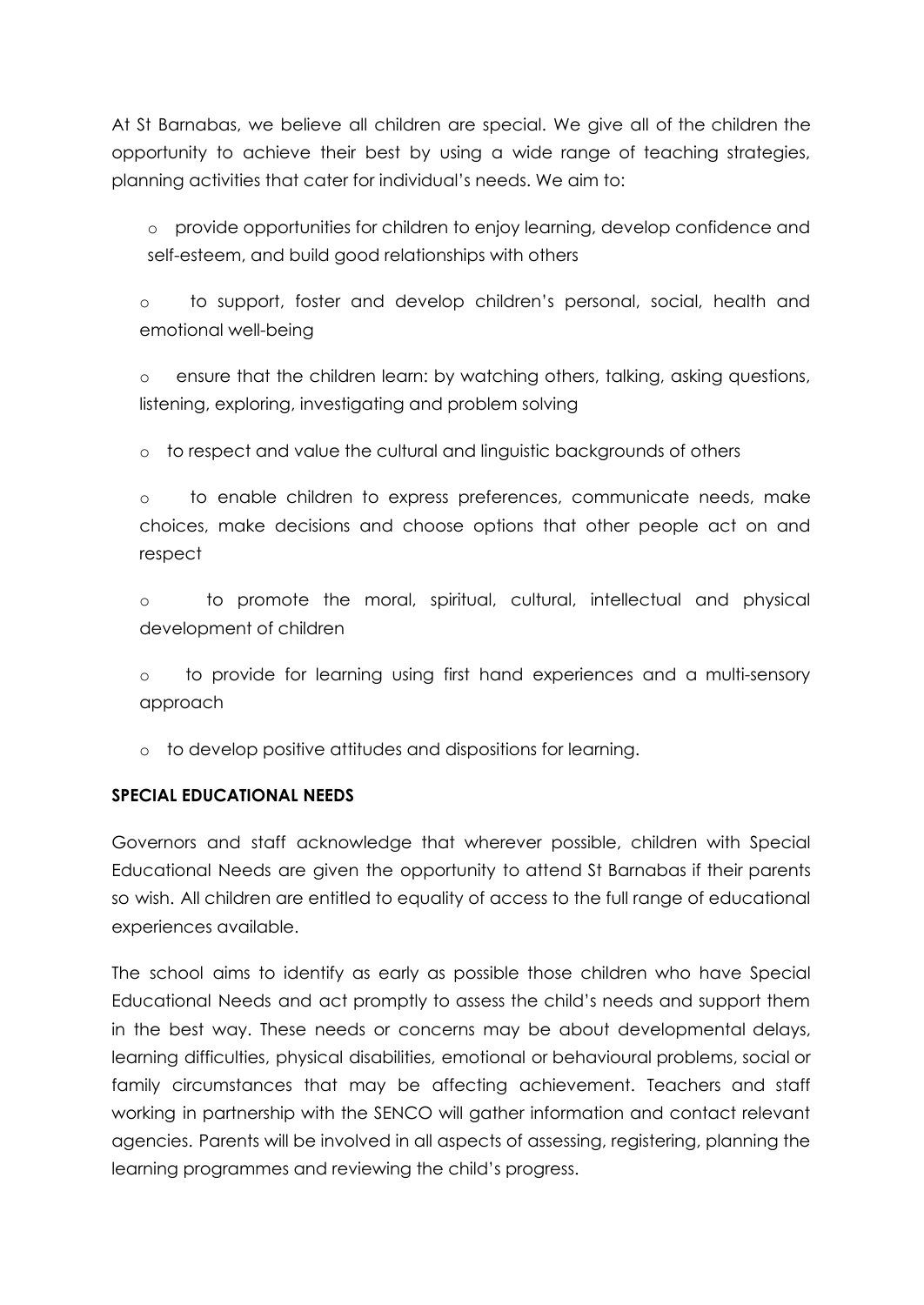# **EQUAL OPPORTUNITIES**

It is the responsibility of all staff to ensure that all children and their parents have equal access to the settings irrespective of gender, ability, ethnicity and social circumstances.

## **POSITIVE RELATIONSHIPS**

Parents and carers are encouraged to visit and see what their children are doing, take part in activities and be actively involved in their children's learning. Staff will create a welcoming, happy and relaxed environment. They recognise that an effective partnership with parents will have a positive impact on child's development and learning. Updates will be put onto the school website and photographs will be taken of the children. All work and any concerns will also be shared with parents throughout the year. Teachers will talk to parents after school about the school day. A school report will be sent out at the end of the child's time in the foundation stage.

Parents will be invited into school for:

- o Rhyme time
- o Story time
- o Stay and explore sessions

All staff involved in the education of young children will develop good relationships with the children in their care so that they feel secure, respected and are able to make mistakes and cope with failure as well as building confidently on their successes.

o A fully qualified Foundation Stage Leader will lead on the planning and delivery of the EYFS curriculum

o A fully qualified Foundation Stage Teacher will plan and deliver the EYFS curriculum

o In addition to which there will be a fully qualified support assistant (qualified to at least NVQ level 2 or equivalent) in Reception.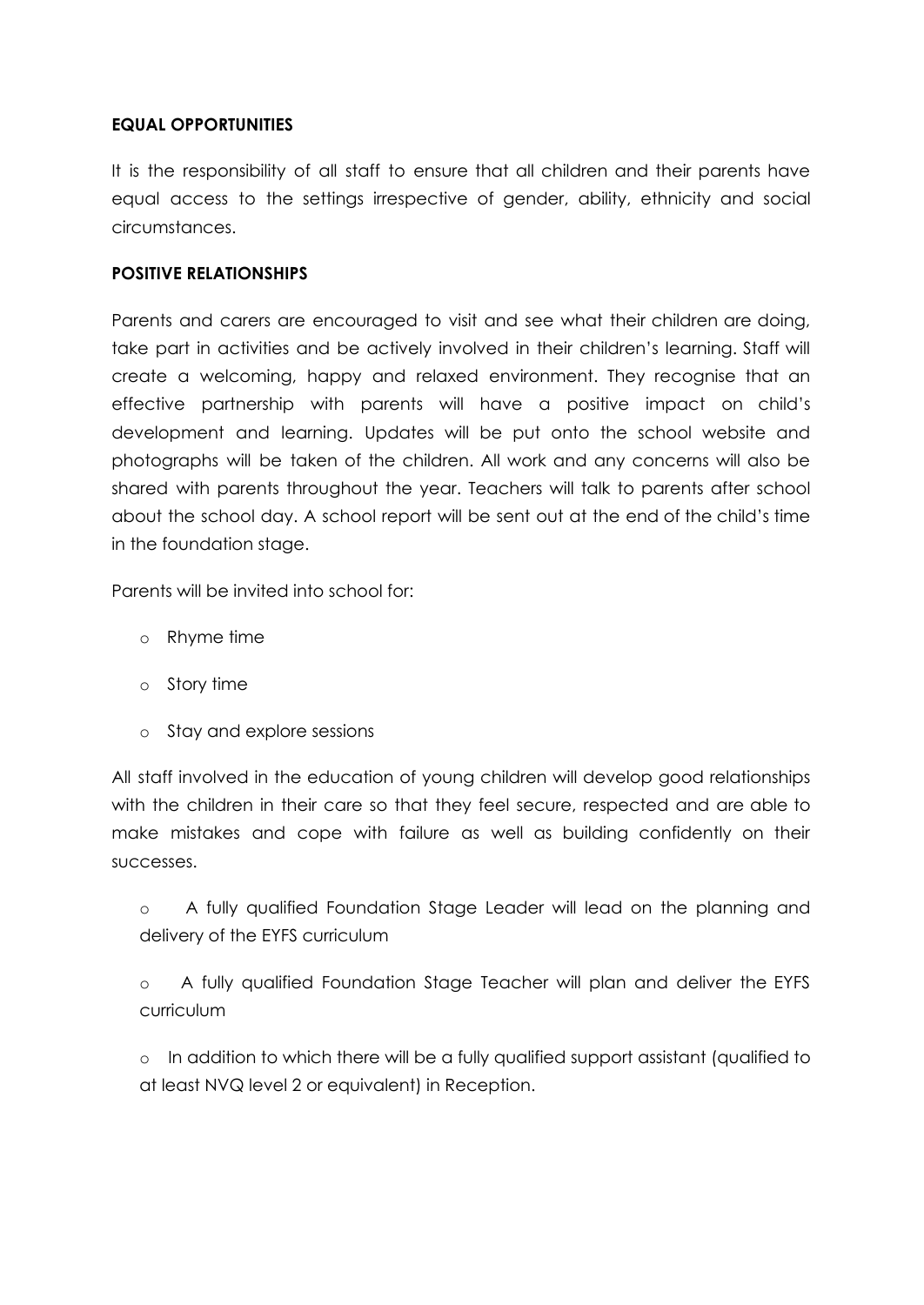# **ENABLING ENVIRONMENT**

At St Barnabas we will provide appropriate learning experiences within an effective environment that meets the individual needs of each child and their stage of development.

The indoor environment will be:

- o Bright and attractive
- o Have areas to engage all learners

o Be well equipped to provide opportunities for children to create their own learning and progress

o Organised to encourage independence

The outdoor classroom will be:

- o Safe and secure
- o Promote physical development
- o Provide covered and shaded areas
- o Offer a range of opportunities to challenge learners and explore all areas of learning.

## **LEARNING AND DEVELOPMENT**

**'Every child deserves the best possible start in life and the support that enables them to fulfil their potential. Children develop quickly in the early years and a child's experiences between birth and age five have a major impact on their future life chances. A secure, safe and happy childhood is important in its own right. Good parenting and high quality early learning together provide the foundation children need to make the most of their abilities and talents as they grow up.**

'Statutory Framework for the EYFS'.

At St Barnabas, we provide a carefully structured curriculum based on the new Development Matters and Early Learning Goals. Through adult led and child initiated activities, children will have the opportunity to explore, investigate, discover and consolidate their knowledge, skills and understanding. We ensure we will address the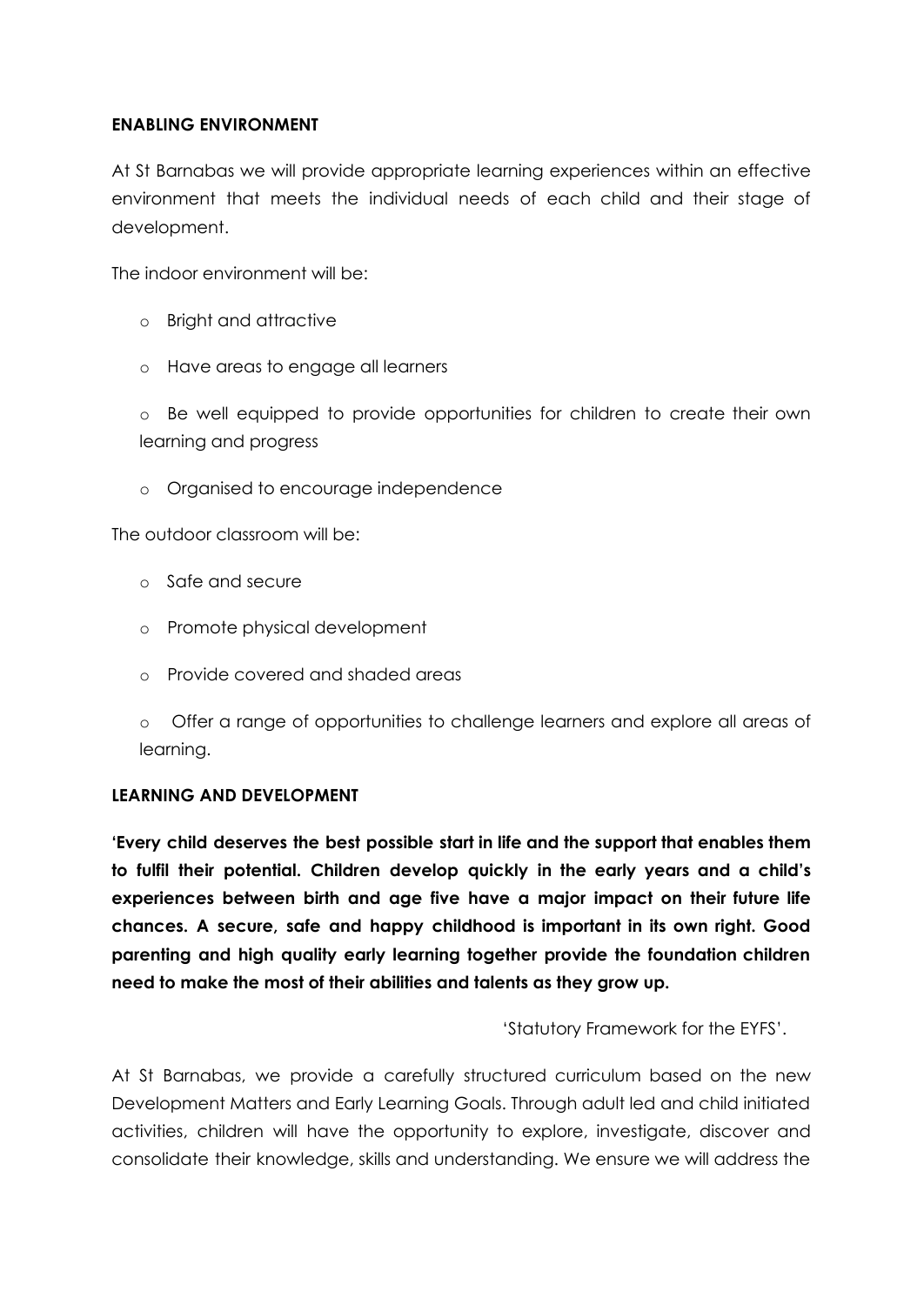individual needs of all children by enabling them to participate in a broad, balanced, relevant and age appropriate curriculum, with due regard to equal opportunities. We will also build on what the children already know, understand and can achieve.

There are seven areas of learning and development of which three are "prime areas," and four "specific areas."

The prime areas are

- o Communication and language
- o Physical development
- o Personal, social and emotional development.

The specific areas are

- o Literacy
- o Mathematics
- o Understanding of the world
- o Expressive arts and design

# **Communication and language**

The development of children's spoken language underpins all seven areas of learning and development. Children's back-and-forth interactions from an early age form the foundations for language and cognitive development. The number and quality of the conversations they have with adults and peers throughout the day in a language-rich environment is crucial. By commenting on what children are interested in or doing, and echoing back what they say with new vocabulary added, practitioners will build children's language effectively. Reading frequently to children, and engaging them actively in stories, non-fiction, rhymes and poems, and then providing them with extensive opportunities to use and embed new words in a range of contexts, will give children the opportunity to thrive. Through conversation, story-telling and role play, where children share their ideas with support and modelling from their teacher, and sensitive questioning that invites them to elaborate, children become comfortable using a rich range of vocabulary and language structures.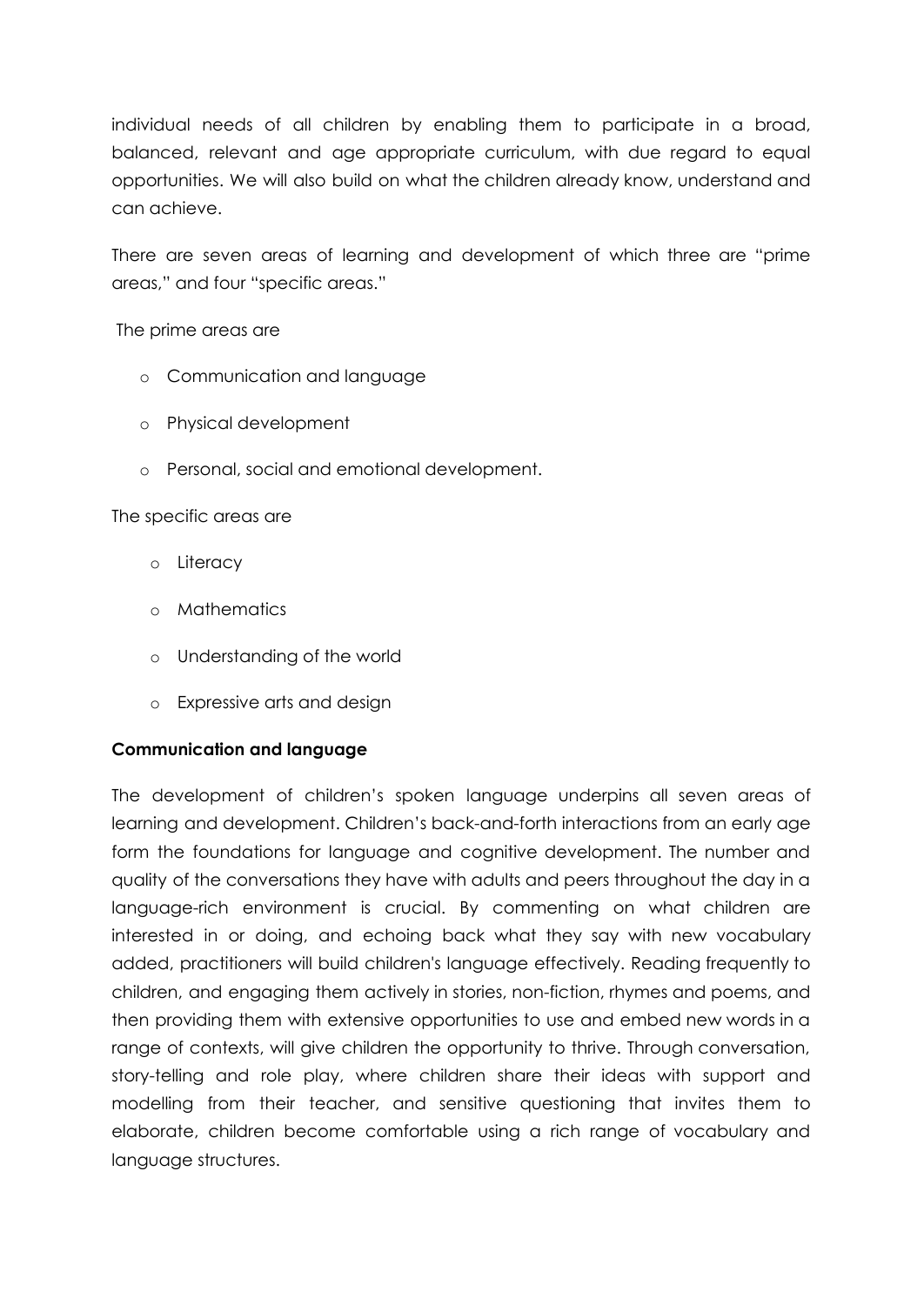# **Physical development**

Physical activity is vital in children's all-round development, enabling them to pursue happy, healthy and active lives. Gross and fine motor experiences develop incrementally throughout early childhood, starting with sensory explorations and the development of a child's strength, co-ordination and positional awareness through tummy time, crawling and play movement with both objects and adults. By creating games and providing opportunities for play both indoors and outdoors, adults can support children to develop their core strength, stability, balance, spatial awareness, co-ordination and agility. Gross motor skills provide the foundation for developing healthy bodies and social and emotional well-being. Fine motor control and precision helps with hand-eye co-ordination which is later linked to early literacy. Repeated and varied opportunities to explore and play with small world activities, puzzles, arts and crafts and the practise of using small tools, with feedback and support from adults, allow children to develop proficiency, control and confidence.

## **Personal, social and emotional development**

Children's personal, social and emotional development (PSED) is crucial for children to lead healthy and happy lives, and is fundamental to their cognitive development. Underpinning their personal development are the important attachments that shape their social world. Strong, warm and supportive relationships with adults enable children to learn how to understand their own feelings and those of others. Children should be supported to manage emotions, develop a positive sense of self, set themselves simple goals, have confidence in their own abilities, to persist and wait for what they want and direct attention as necessary. Through adult modelling and guidance, they will learn how to look after their bodies, including healthy eating, and manage personal needs independently. Through supported interaction with other children they learn how to make good friendships, co-operate and resolve conflicts peaceably. These attributes will provide a secure platform from which children can achieve at school and in later life.

## **Literacy**

It is crucial for children to develop a life-long love of reading. Reading consists of two dimensions: language comprehension and word reading. Language comprehension (necessary for both reading and writing) starts from birth. It only develops when adults talk with children about the world around them and the books (stories and non-fiction) they read with them, and enjoy rhymes, poems and songs together. Skilled word reading, taught later, involves both the speedy working out of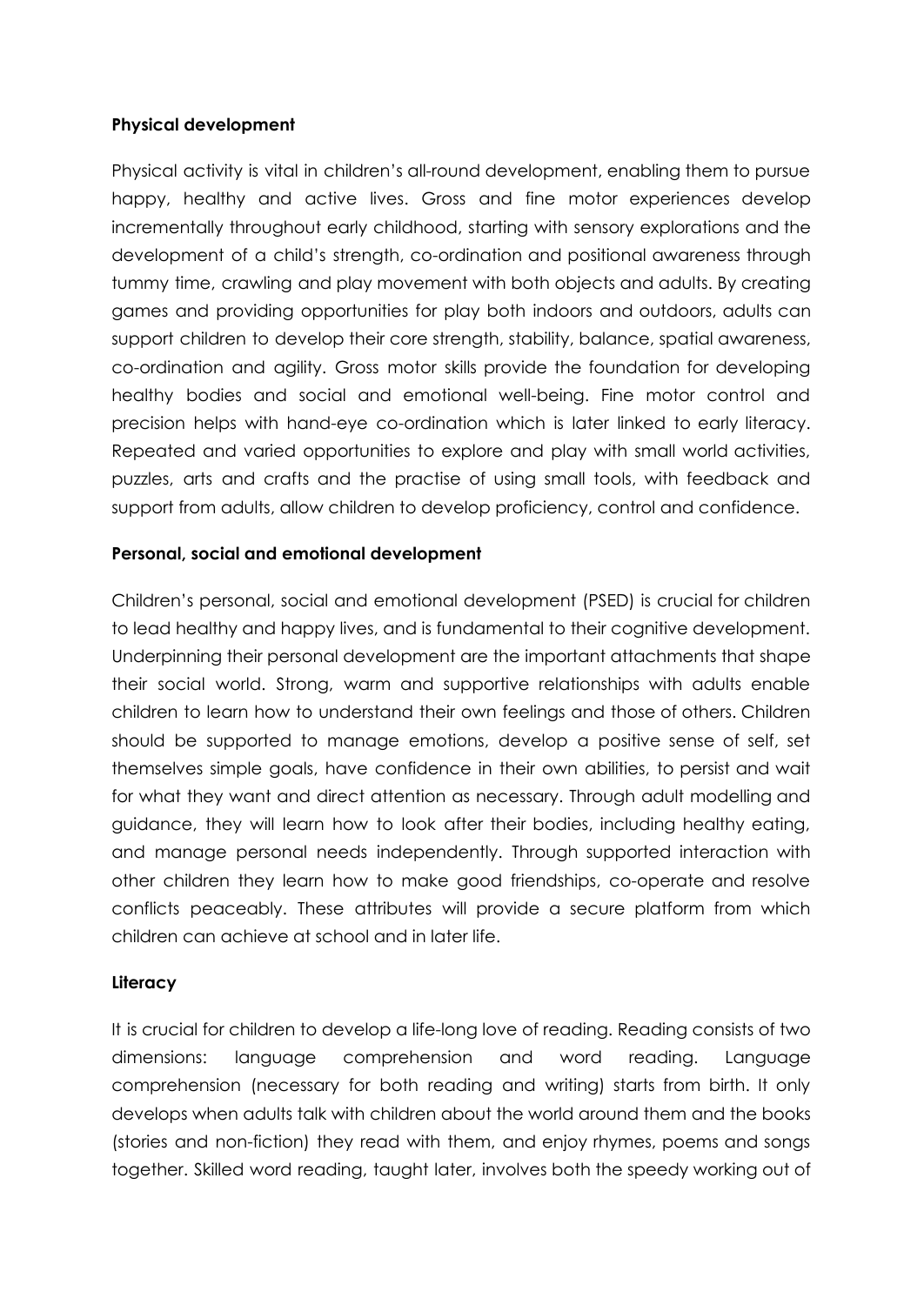the pronunciation of unfamiliar printed words (decoding) and the speedy recognition of familiar printed words. Writing involves transcription (spelling and handwriting) and composition (articulating ideas and structuring them in speech, before writing).

## **Mathematics**

Developing a strong grounding in number is essential so that all children develop the necessary building blocks to excel mathematically. Children should be able to count confidently, develop a deep understanding of the numbers to 10, the relationships between them and the patterns within those numbers. By providing frequent and varied opportunities to build and apply this understanding - such as using manipulatives, including small pebbles and tens frames for organising counting children will develop a secure base of knowledge and vocabulary from which mastery of mathematics is built. In addition, it is important that the curriculum includes rich opportunities for children to develop their spatial reasoning skills across all areas of mathematics including shape, space and measures. It is important that children develop positive attitudes and interests in mathematics, look for patterns and relationships, spot connections, 'have a go', talk to adults and peers about what they notice and not be afraid to make mistakes.

## **Understanding the world**

Understanding the world involves guiding children to make sense of their physical world and their community. The frequency and range of children's personal experiences increases their knowledge and sense of the world around them – from visiting parks, libraries and museums to meeting important members of society such as police officers, nurses and firefighters. In addition, listening to a broad selection of stories, non-fiction, rhymes and poems will foster their understanding of our culturally, socially, technologically and ecologically diverse world. As well as building important knowledge, this extends their familiarity with words that support understanding across domains. Enriching and widening children's vocabulary will support later reading comprehension.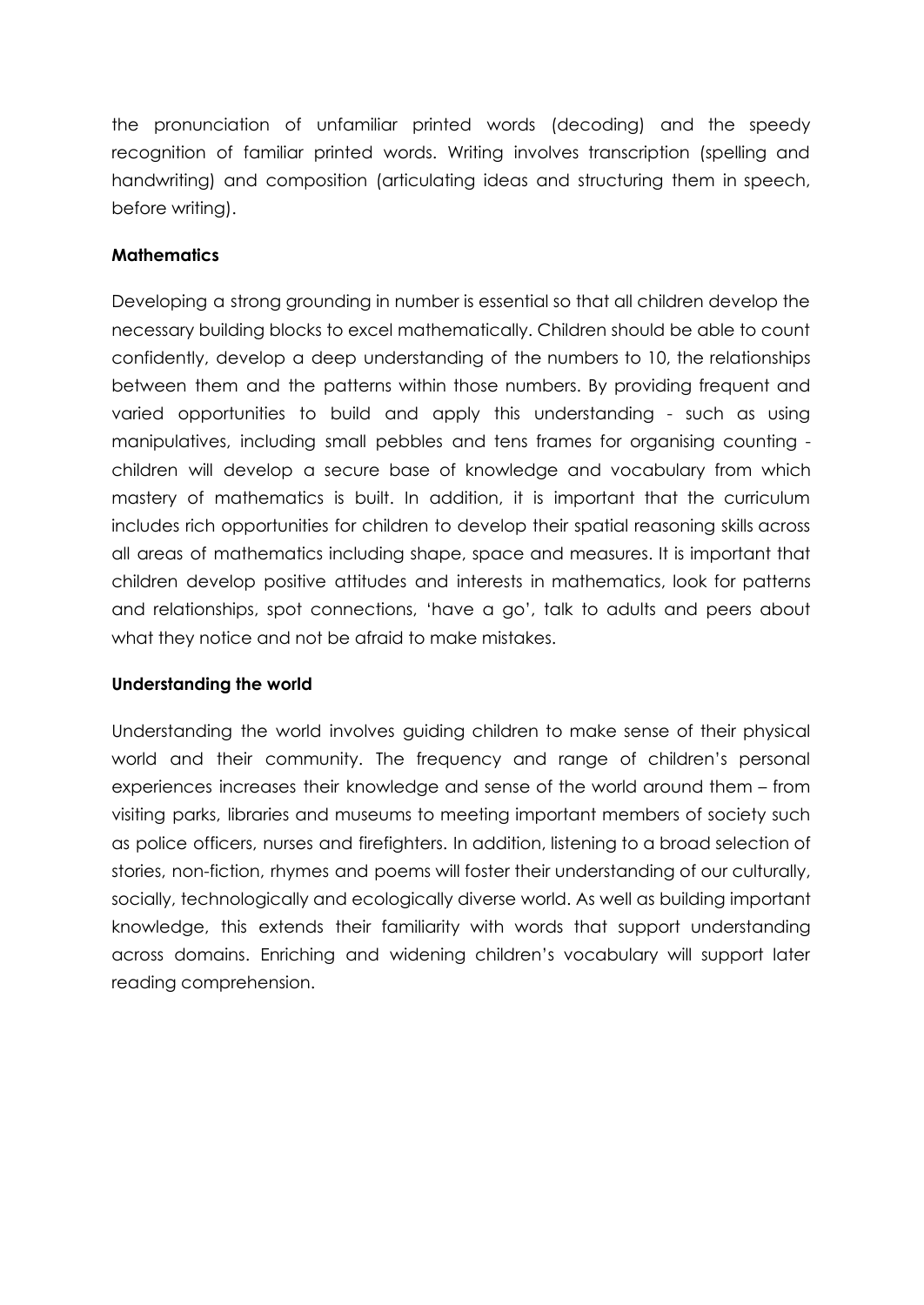## **Expressive arts and design**

The development of children's artistic and cultural awareness supports their imagination and creativity. It is important that children have regular opportunities to engage with the arts, enabling them to explore and play with a wide range of media and materials. The quality and variety of what children see, hear and participate in is crucial for developing their understanding, self-expression, vocabulary and ability to communicate through the arts. The frequency, repetition and depth of their experiences are fundamental to their progress in interpreting and appreciating what they hear, respond to and observe.

# PLANNING AND ASSESSMENT

Planning, assessment, recording and reporting are recognised as essential parts of an effective curriculum. Teachers will consider the individual needs, interests and development of each child and use this to plan a challenging and enjoyable experience for each child in all areas of learning and development.

o The Foundation Stage Leader will lead the planning, effectively deploying the staff to deliver the curriculum

o Long, medium and short term planning will be compiled in line with DFE guidance providing progression and continuity.

o Staff will evaluate planning and consider all areas of provision making observations and suggesting next steps.

o Evidence will be collated in a personalised learning journal book as well as on Class Dojo and in their writing and Maths books.

o Assessment of learning will be used to inform future planning.

o The new development matters will be used to measure children's progress in addition to the Early Learning goals. Pupil progress meetings will take place to discuss children who are off track each term and formative assessment will occur each term to measure progress. Teachers will also discuss this with the child's parents and/or carers and agree how to support the child.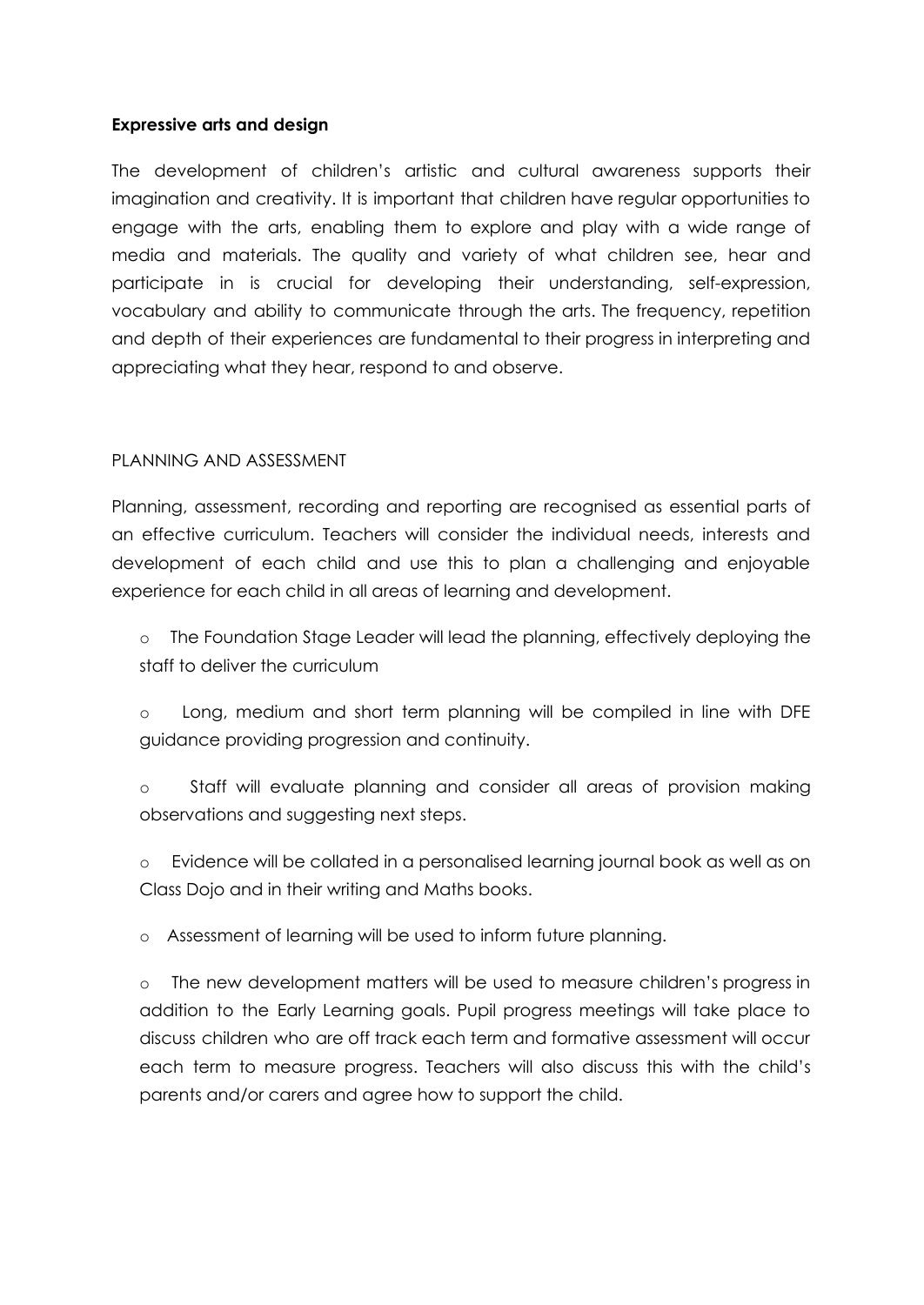o The statutory government baseline will be administered on entry to the Reception class. Additional observations will also be used as a baseline. Assessments will then be completed termly to identify children's progress.

o Early Years Foundation Stage Profile data will be sent to the LA and transferred to Year 1.

At St Barnabas, in planning, teachers reflect on the different ways that children learn. As stated in the Statutory Framework, we support children in using the three characteristics of effective teaching and learning. These are;

• **playing and exploring** - children investigate and experience things, and 'have a go';

• **active learning** - children concentrate and keep on trying if they encounter difficulties, and enjoy achievements; and

• **creating and thinking critically** - children have and develop their own ideas, make links between ideas, and develop strategies for doing things.

# **WELFARE**

**'Children learn best when they are healthy, safe and secure, when their individual needs are met and when they have positive relationships with the adults caring for them.'**

# **'**EYFS framework'

The safety of our children is paramount at St Barnabas. We aim to educate children on boundaries, rules and limits. We provide children with choices to help them develop an important life skill. Children are encouraged to take risks safely.

We:

- o Promote the welfare of children
- o Prevent the spread of infection by taking appropriate action when a child is ill
- o Manage behaviour effectively (see the behaviour management policy)
- o Ensure all adults have a DBS